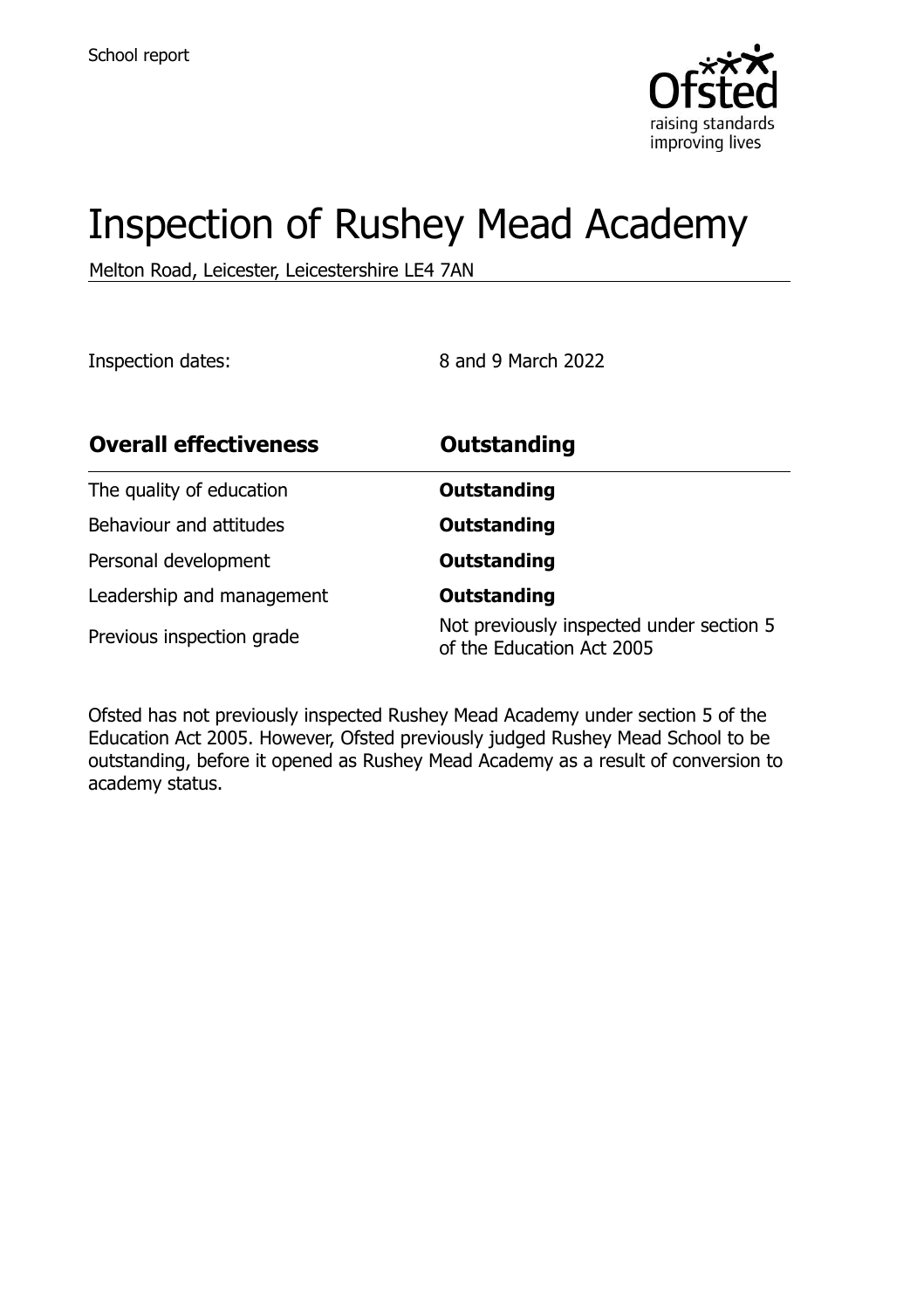

## **What is it like to attend this school?**

Pupils are proud to attend this exceptional school. They know that staff 'go above and beyond' to provide an outstanding education for them.

Pupils are keen to attend and be on time because they value the education they receive. They feel safe at the school and enjoy learning.

Leaders ensure that pupils benefit from the very best education possible. Pupils aspire to be the best they can be. One pupil said, 'I want to be competing for the top jobs, and this school is preparing me for that.'

The behaviour of pupils is exemplary. They display the 'Rushey 1-2-3' to be kind, work hard and develop their whole self at all times. They show high levels of respect for each other and adults. Many pupils give their time to making sure that the school is a better place. Bullying is not tolerated at the school. Pupils say that on the rare occasions it happens, staff act quickly to resolve any issues.

Leaders are committed to the personal development of every pupil. Pupils benefit from a vast range of opportunities that develop their character and nurture their talents and interests. Pupils' focus and determination to improve themselves are remarkable.

#### **What does the school do well and what does it need to do better?**

Leaders have designed an ambitious curriculum. They want all pupils to learn the most important knowledge in all subjects. Subject leaders and teachers achieve this by researching and evaluating their subjects. They have carefully planned the order in which pupils learn knowledge. This helps pupils to build their knowledge and skills over time. Pupils learn across a range of subjects, including those that form part of the English Baccalaureate. They develop detailed knowledge and skills across the curriculum. Pupils achieve exceptionally well.

Teachers' subject knowledge is strong. They explain concepts to pupils clearly. Recall activities at the start of lessons help pupils to remember what they have learned before. Pupils link this knowledge to their current learning. They say that this allows them to build a deep understanding of the subject. Pupils display an enthusiasm for learning. Teachers provide useful feedback. Pupils use this to reflect on what they have done well and how they can continue to improve. As a result, pupils produce high-quality work.

The support provided to pupils who speak English as an additional language is exceptional. These pupils make rapid progress in learning how to speak, read and write in English. One pupil receiving this support said, 'I love school because of the education that helps us to achieve our futures.'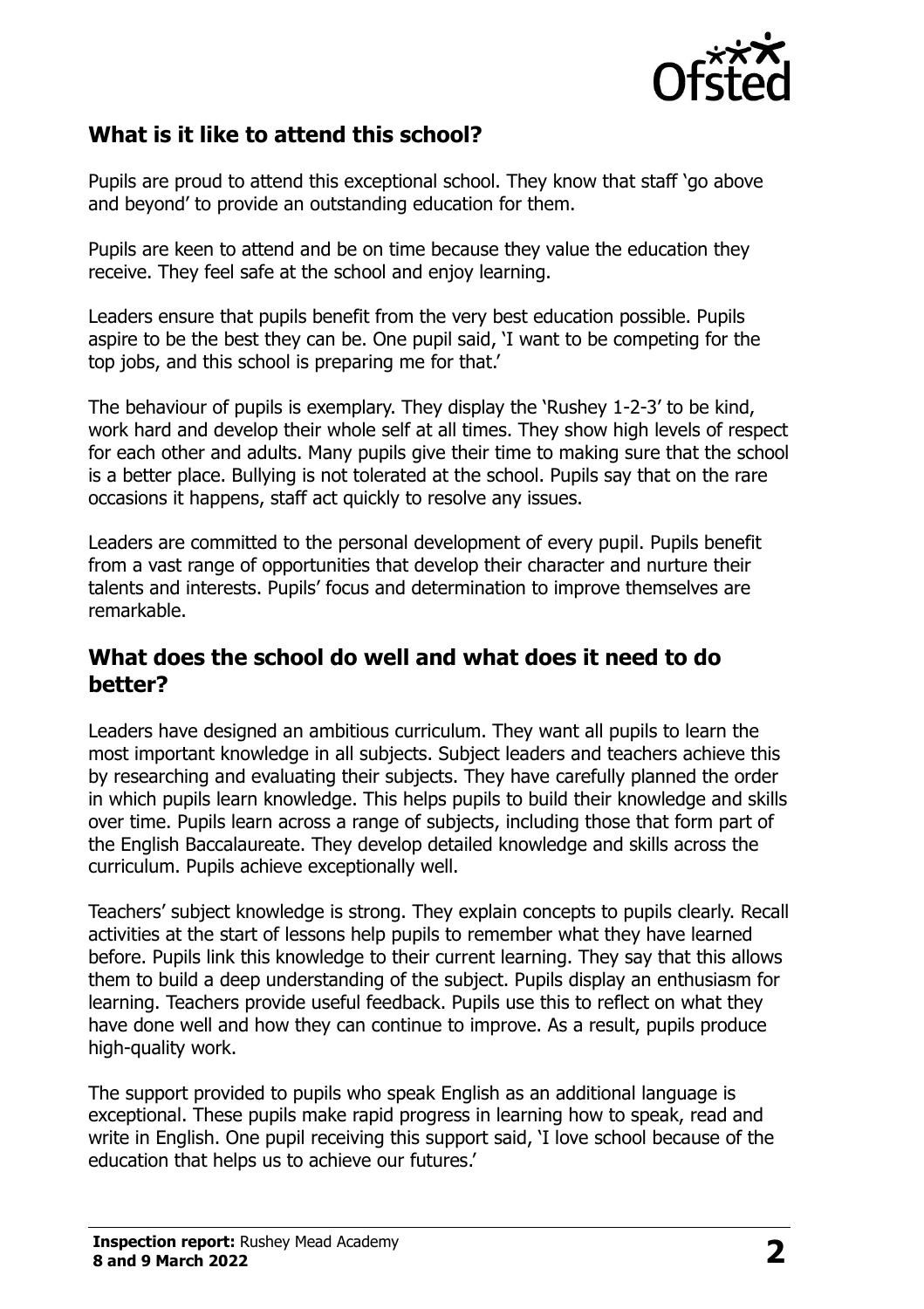

Leaders make sure that pupils with special educational needs and/or disabilities (SEND) access the same ambitious curriculum as everyone else. They expertly identify these pupils' additional needs with support from other professionals to create a 'team around the pupil'. Teachers and learning support assistants follow support plans to ensure pupils with SEND do not miss out on learning.

Staff encourage pupils to read for pleasure. All pupils have a reading book with them. Effective support helps pupils become fluent and confident readers.

Leaders provide a huge range of opportunities for pupils to develop as responsible and active citizens. Pupils value the 'Rushey passport' which helps them to become confident, well-rounded individuals. They compete to outdo each other with kindness and helpfulness.

Pupils discuss a range of issues sensitively during tutor time. Pupils say how this 'normalises taboo topics'. A wide range of support and careers guidance is on offer, providing pupils with high-quality advice and information.

Pupils are very proud of the extra-curricular offer and there is a strong take up. This includes the Rainbow diversity club which promotes understanding and respect for different groups of pupils. Pupils value the many clubs that they are involved in. One pupil said, 'I want to be a lawyer, so the debating club helps us to achieve our dream.'

Leaders provide many opportunities for staff to develop their expertise. Staff are committed to improving themselves and refuse to stand still. Leaders are mindful of staff's workload and have taken steps to reduce this.

### **Safeguarding**

The arrangements for safeguarding are effective.

Staff know how to identify pupils who may be at risk of harm. Staff and governors receive regular safeguarding training to be able to do this. Staff are confident in using the procedures for raising any concerns. Leaders record incidents accurately and swiftly. They involve relevant agencies in a timely manner and follow up referrals if they do not get the response they need. Leaders have expanded the safeguarding team to ensure that vulnerable pupils are supported well. Leaders carefully check the alternative provisions the school uses. A highly effective e-safety strategy helps educate pupils and their families about how to stay safe when online.

#### **How can I feed back my views?**

You can use [Ofsted Parent View](http://parentview.ofsted.gov.uk/) to give Ofsted your opinion on your child's school, or to find out what other parents and carers think. We use information from Ofsted Parent View when deciding which schools to inspect, when to inspect them and as part of their inspection.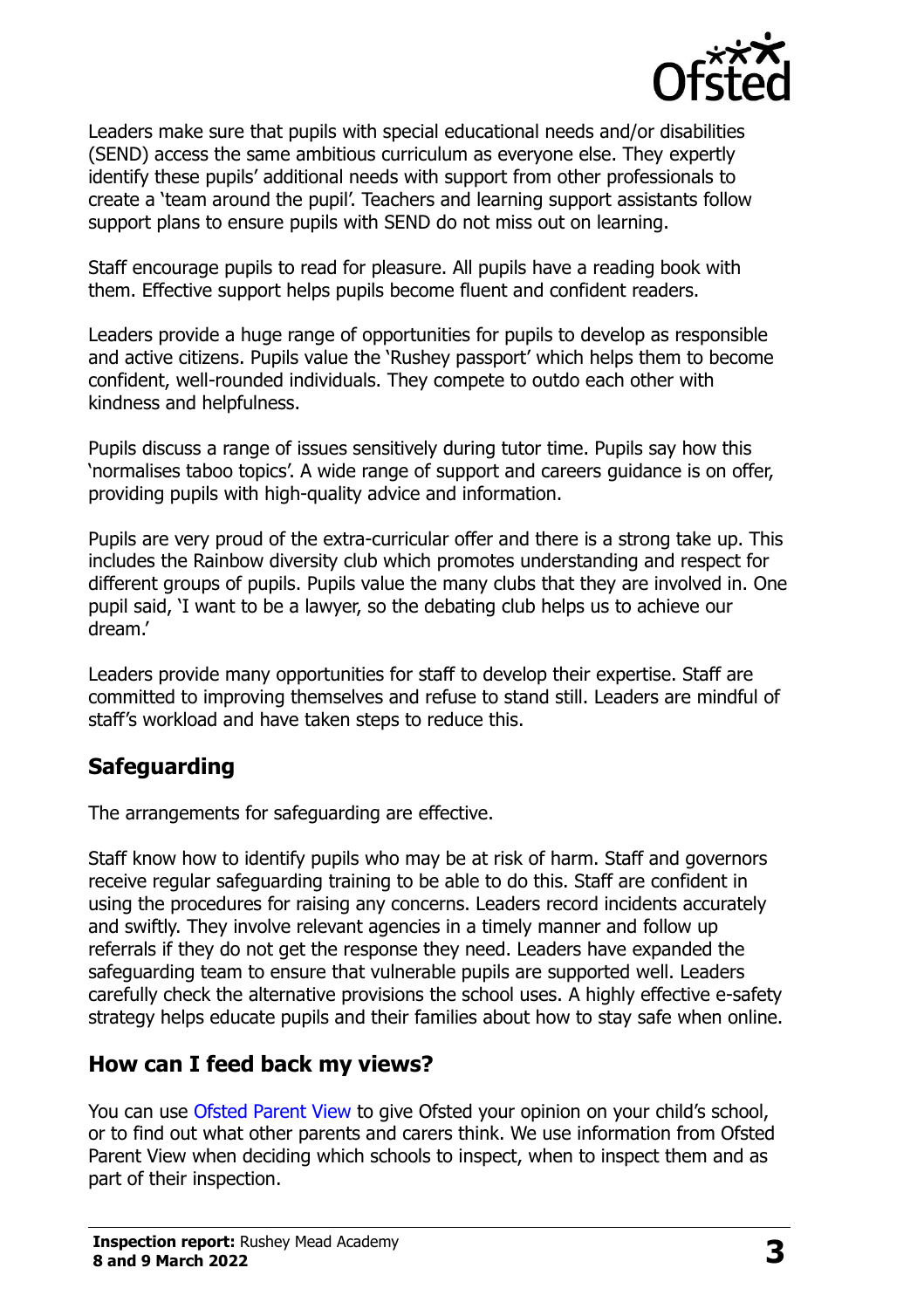

The Department for Education has further quidance on how to complain about a school.

If you are the school and you are not happy with the inspection or the report, you can [complain to Ofsted.](http://www.gov.uk/complain-ofsted-report)

## **Further information**

You can search for [published performance information](http://www.compare-school-performance.service.gov.uk/) about the school.

In the report, '[disadvantaged pupils](http://www.gov.uk/guidance/pupil-premium-information-for-schools-and-alternative-provision-settings)' refers to those pupils who attract government pupil premium funding: pupils claiming free school meals at any point in the last six years and pupils in care or who left care through adoption or another formal route.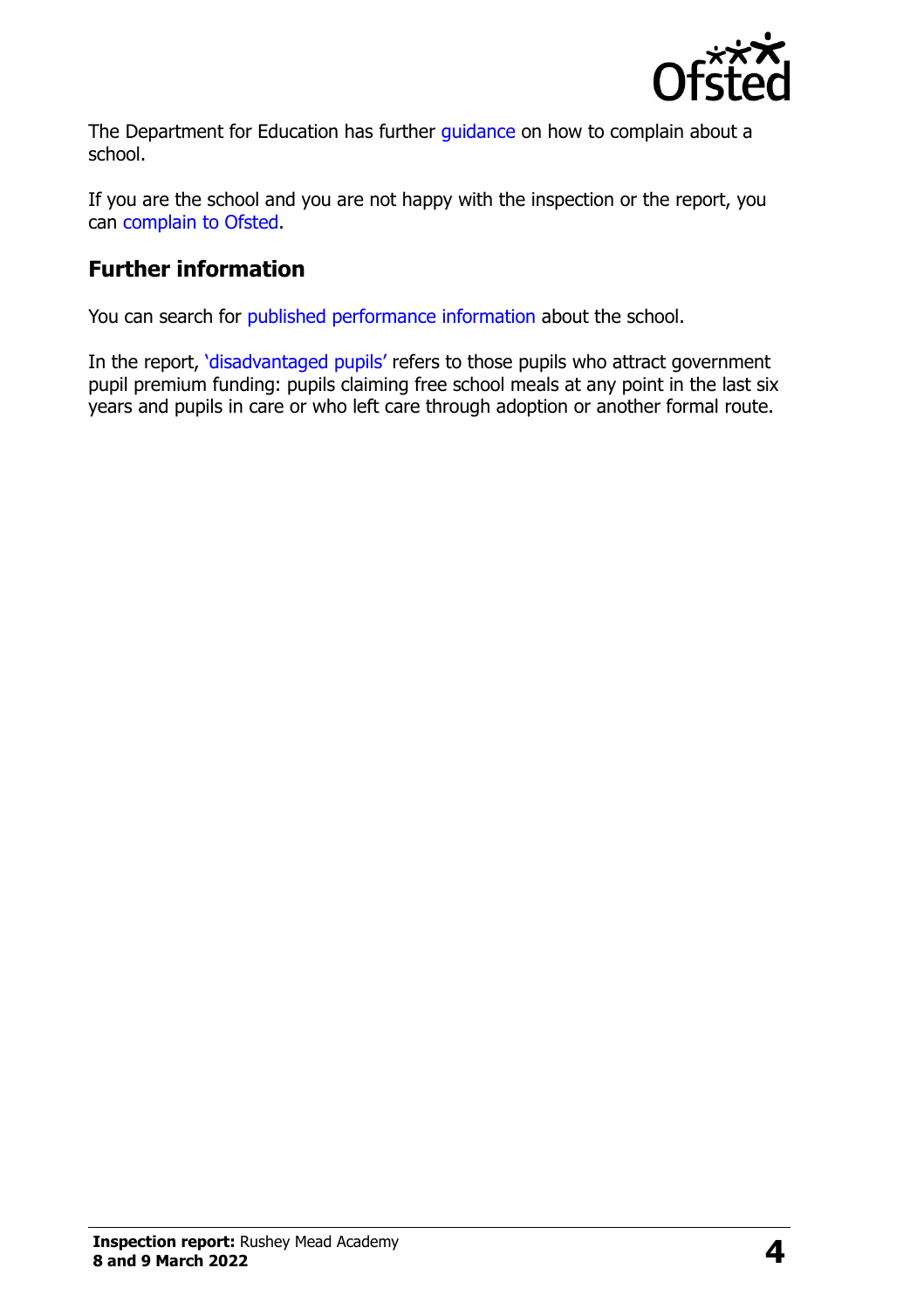

#### **School details**

| Unique reference number             | 141916                   |
|-------------------------------------|--------------------------|
| <b>Local authority</b>              | Leicester                |
| <b>Inspection number</b>            | 10211893                 |
| <b>Type of school</b>               | Secondary                |
| <b>School category</b>              | Academy converter        |
| <b>Age range of pupils</b>          | 11 to 16                 |
| <b>Gender of pupils</b>             | Mixed                    |
| Number of pupils on the school roll | 1733                     |
| <b>Appropriate authority</b>        | Board of trustees        |
| <b>Chair of trust</b>               | <b>Tony Glover</b>       |
| <b>Principal</b>                    | Gulbanu Kader            |
| Website                             | www.rushey-tmet.uk       |
| Date of previous inspection         | Not previously inspected |

### **Information about this school**

- The school meets the requirements of the Baker Clause, which requires schools to provide pupils in Years 8 to 13 with information about approved technical education qualifications and apprenticeships.
- The school uses five unregistered providers of alternative provision. These are Carwrx, Educ8, ESBM, Life Learning Leicester and Pedestrian. Pupils access these providers for various training courses for a maximum of two days a week.

# **Information about this inspection**

The inspectors carried out this inspection under section 5 of the Education Act 2005.

This was the first routine inspection the school received since the COVID-19 pandemic began. Inspectors discussed the impact of the pandemic with leaders and have taken that into account in their evaluation of the school.

■ Inspectors met with the principal, the head of school and most members of the school's senior leadership team.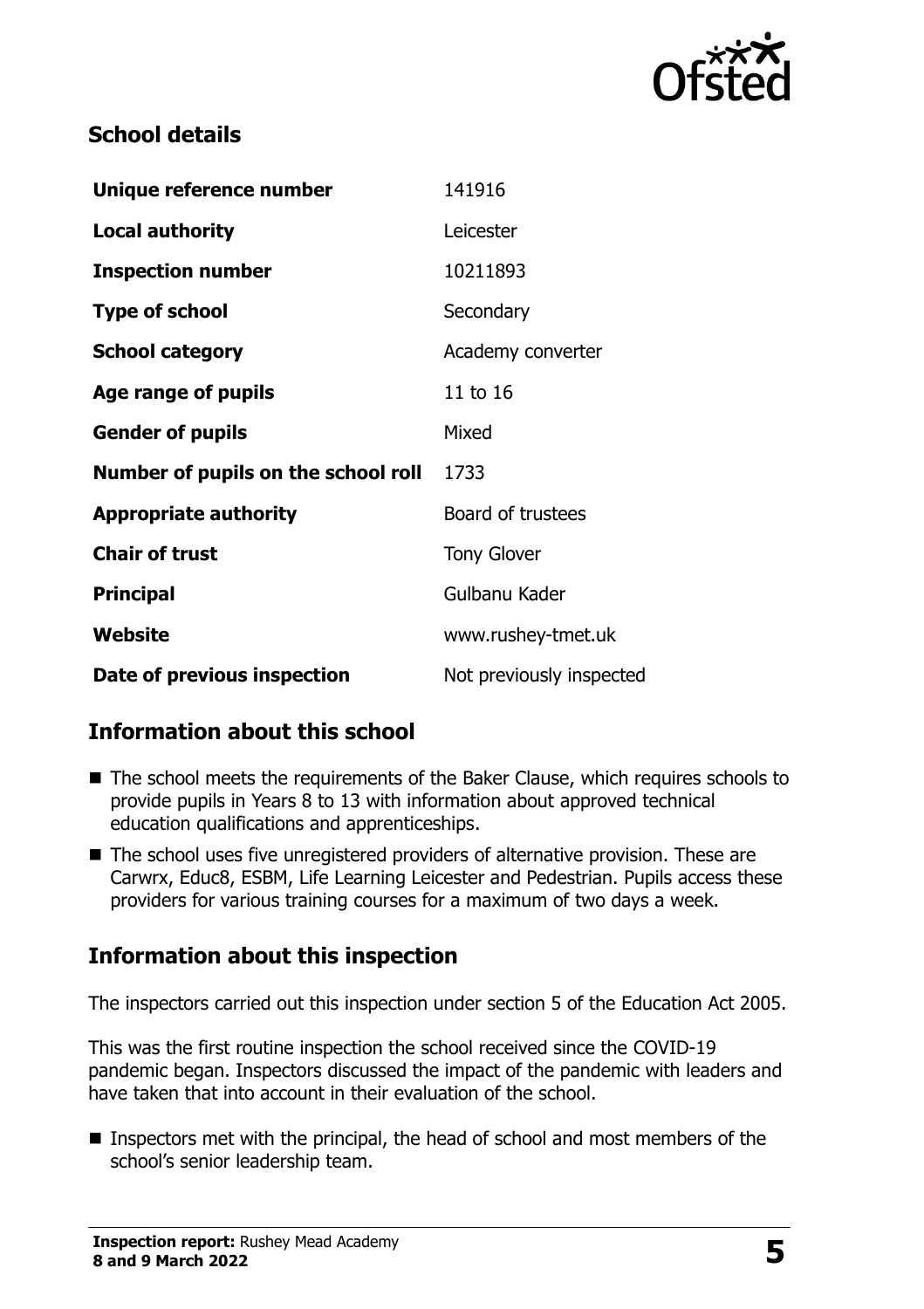

- Inspectors carried out deep dives in these subjects: design technology, English, geography, history, mathematics and modern foreign languages. For each deep dive, inspectors met with subject leaders, looked at curriculum plans, visited a sample of lessons, spoke to teachers, met with some pupils to discuss their learning and looked at samples of pupils' work.
- Inspectors also visited performing arts, religious education and science lessons. They looked at curriculum plans for these subjects.
- Inspectors heard pupils read during a phonics intervention session.
- Inspectors met with the special educational needs coordinator, as well as representatives of the local governing body and the multi-academy trust.
- Inspectors considered a wide variety of school documents, including the school improvement plan.
- Inspectors took note of the responses received via Ofsted Parent View. They considered the results of the Ofsted staff and pupil questionnaires.
- To judge the effectiveness of safeguarding, inspectors considered the relevant policies, scrutinised the single central record, checked the school's procedures for the safe recruitment of staff, met with the designated safeguarding lead and spoke with staff.

#### **Inspection team**

| Dave Gilkerson, lead inspector | Her Majesty's Inspector |
|--------------------------------|-------------------------|
| Vondra Mays                    | Ofsted Inspector        |
| Anna Crawte                    | Ofsted Inspector        |
| Jon Brown                      | Ofsted Inspector        |
| Dawn Ashbolt                   | Her Majesty's Inspector |